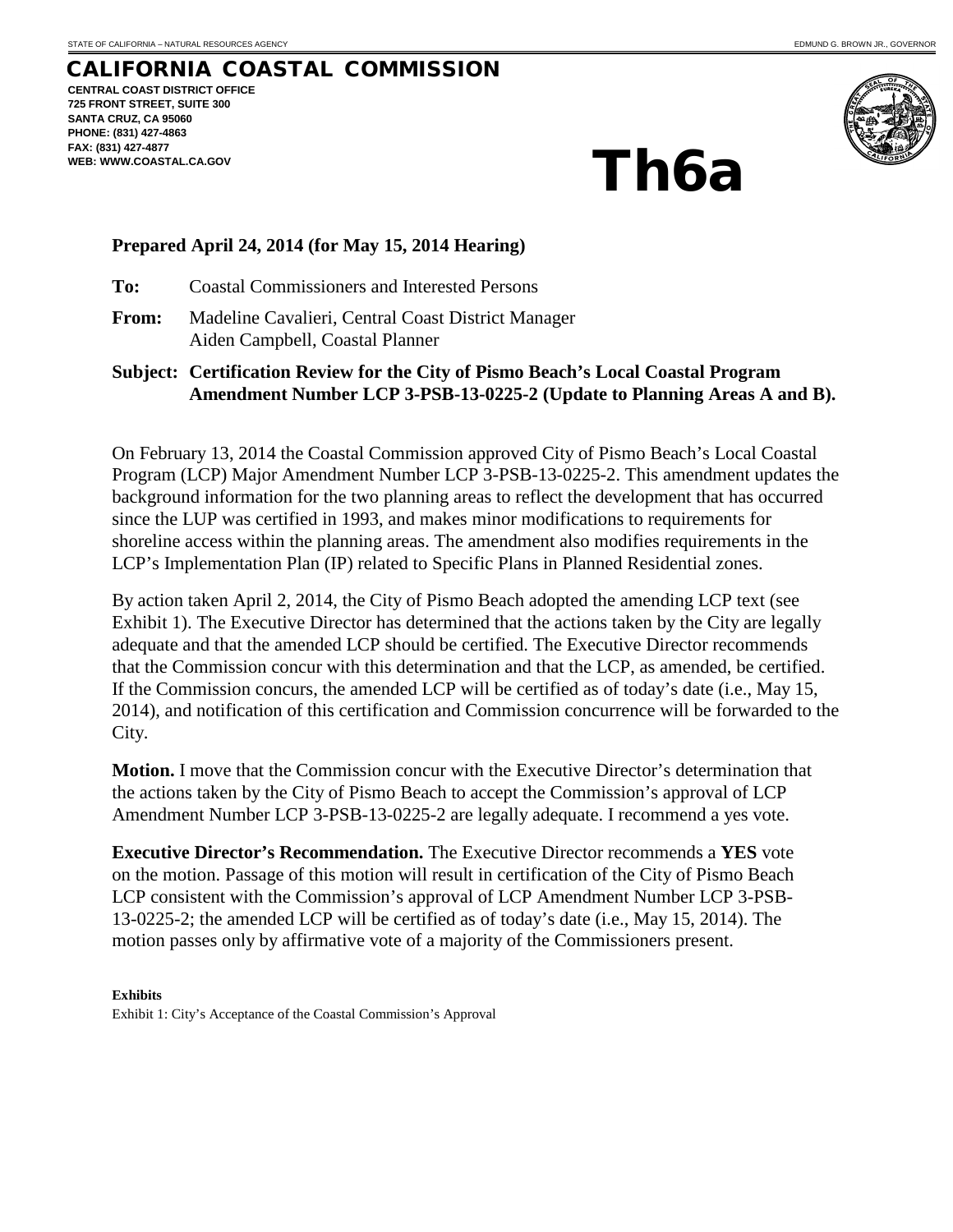# **RESOLUTION R-2014-029**

# A RESOLUTION OF THE CITY OF PISMO BEACH CITY COUNCIL ACCEPTING THE CALIFORNIA COASTAL COMMISSION'S CERTIFICATION OF LOCAL COASTAL PLAN AMENDMENT NO. LCP 3-PSB-13-0225-2, WITH CHANGES TO LAND USE **ELEMENT POLICIES LU-A-11 AND LU-B-4.**

**WHEREAS, on April 2, 2013, the City Council adopted Resolution 2013-031 approving** amendments to General Plan/Local Coastal Plan Land Use Element language for Planning areas A and B including the Background sections for each and Policies LU-A-1, LU-A-2, LU-A-3, LU-A-6, LU-A-11, LU-A-12, LU-B-1, LU-B-3, LU-B-4, LU-B-6, and LU-B-8 and Ordinance O-2013-004 approving an amendment to the Local Coastal Land Use Program (Zoning Code) section 17.033.040 regarding requirements for specific plans in Planned Residential Zoning districts; and,

**WHEREAS, the California Coastal Commission accepted the City of Pismo Beach LCP** amendment application, identified the amendment as LCP 3-PSB-13-0225-2 and adopted findings pursuant to California Code of Regulations Section 13544 to certify the subject amendment contingent upon City Council acceptance of suggested modifications to Policies LU-A-11 and LU-B-4; the Commission's Executive Director reporting to and Commission concurrence that the City's actions are legally adequate; and a filing of a Notice of the LCP amendment with the Secretary of the Resource Agency; and,

**WHEREAS,** the City Council held a duly noticed public hearing on April 1, 2014, at which all interested persons were given the opportunity to be heard on the required changes to Policies LU-A-11 and LU-B-4 for certification of LCP amendment 3-PSB-13- $0225 - 2.$ 

**NOW, THEREFORE, BE IT RESOLVED** the City Council of the City of Pismo Beach hereby accepts the California Coastal Commission's modifications to Local Coastal Plan policies LU-A-11 and LU-B-4 referenced in Resolution 2013-31, are modified to read as follows:

#### $LU-A-11$ **Beach Access and Bluff Protection**

The coastal tidal and sub tidal areas should be protected by limiting vertical accessways to the rocky beach and inter-tidal areas. Lateral Beach access dedication shall be required as a condition of approval of discretionary permits on ocean front parcels pursuant to Policy PR-22. No new public or private beach stairways shall be allowed. Damaged nonconforming stairways utilized for ocean emergencies, animal rescue, fire fighting access or public safety may be repaired if a hazardous condition results from the damage. Any damaged stairway will be assessed by a city inspector to determine the presence of a hazardous condition. All structures shall be set back a minimum of 25 feet from the top of the bluff in accordance with the requirements of Policy S-3. Appropriate erosion control measures shall be required for any project along the blufftops.